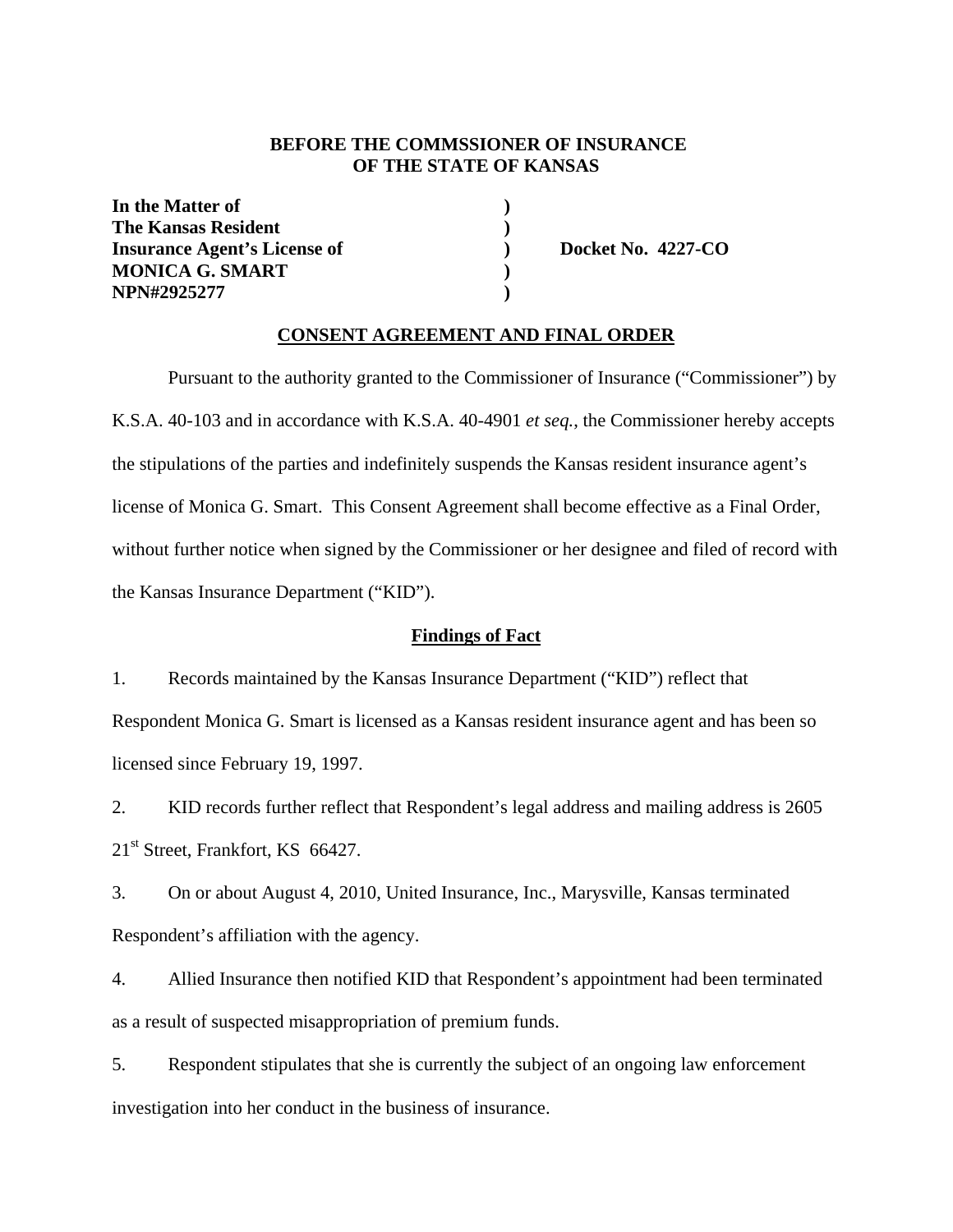6. Respondent stipulates that the suspected misconduct, if proven, would constitute a danger to the physical and financial well-being of the insurance buying public and would jeopardize the financial soundness of affected insurers.

7. Respondent stipulates that she has had the advice of counsel and understands her right to have a hearing on the facts and disposition and to seek review of any adverse order in this matter.

8. Respondent further acknowledges that she wishes to preserve her right to testify in her own defense as to the allegations without compromising her right not to incriminate herself. Accordingly, Respondent agrees to suspension of her license with the understanding that she may request reinstatement upon a change of circumstances.

9. Respondent expressly waives hearing and, without admitting or denying misconduct, stipulates that KID has sufficient evidence of the foregoing facts to support suspension of her license.

10. Respondent further waives administrative and judicial review.

#### **Applicable Law**

11. K.S.A. 40-4909(a) provides, in relevant part:

"The commissioner may deny, suspend, revoke or refuse renewal of any license issued under this act if the commissioner finds that the applicant or license holder has . . .

(4) Improperly withheld, misappropriated or converted any moneys or properties received in the course of doing insurance business. . . .

(8) Used any fraudulent, coercive, or dishonest practice, or demonstrated any incompetence, untrustworthiness or financial irresponsibility in the conduct of business in this state or elsewhere." K.S.A. 40-4909(a).

13. "In addition, the commissioner may suspend, revoke or refuse renewal of any license issued under this act if the commissioner finds that the interests of the insurer or the insurable interests of the public are not properly served under such license." K.S.A. 40-4909(b).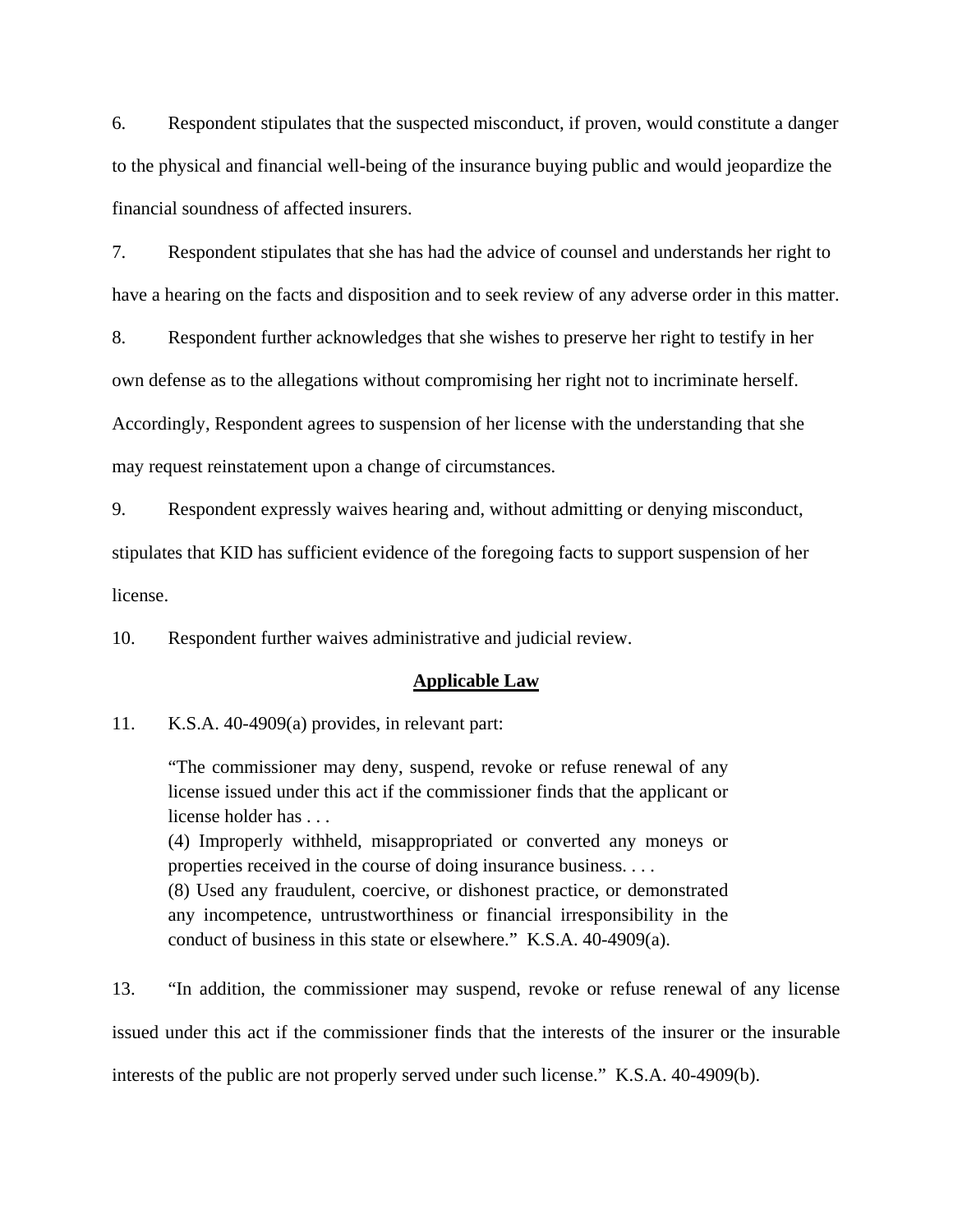14. A person whose license has been suspended or revoked may not be employed, directly or indirectly, by an insurance company or "perform any act toward the solicitation of or transaction of any business of insurance during the period of such suspension or revocation." K.S.A. 40- 4909(g).

#### **Conclusions of Law**

15. The Commissioner has jurisdiction over Respondent as well as the subject matter of this proceeding, and such proceeding is held in the public interest.

16. The Commissioner finds that proof of the allegations referenced in paragraphs 3 through 5 would provide sufficient grounds for revocation or suspension of Respondent's license pursuant to K.S.A. 40-4909(a)(4) because the facts would establish that Respondent improperly withheld, misappropriated, or converted money received in the course of doing insurance business.

17. The Commissioner finds that proof of the same facts would provide sufficient grounds for revocation or suspension of Respondent's license pursuant to K.S.A. 40-4909(a)(8) because it appears Respondent has used a fraudulent and dishonest practice and demonstrated untrustworthiness in the conduct of business.

18. Based on the foregoing findings, the Commissioner concludes that Respondent's license should be suspended pursuant to K.S.A. 40-4909(b) pending further investigation in order to protect the interests of the insurer and the insurable interests of the public.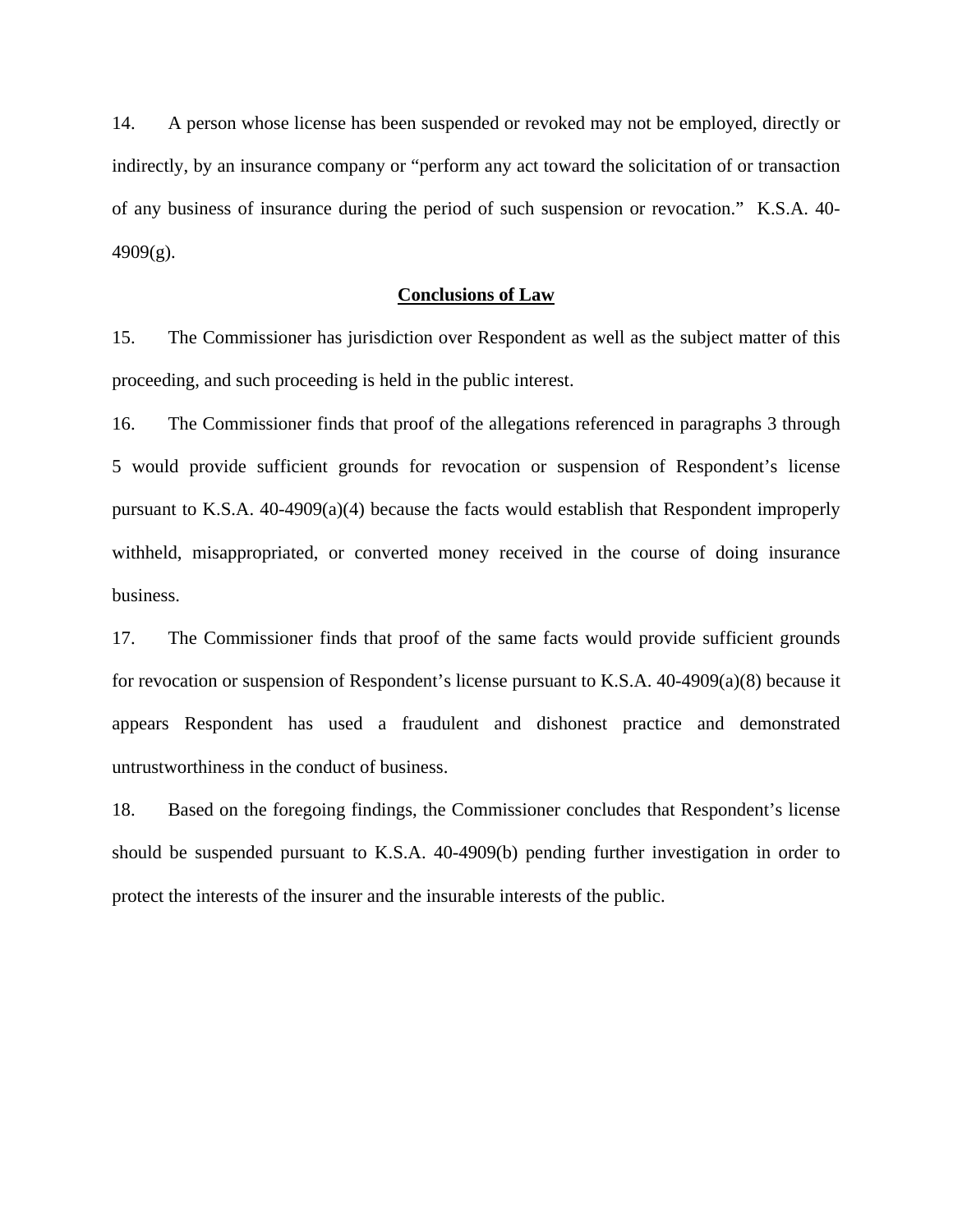#### **Stipulation**

The undersigned stipulates and agrees to the above findings fact and conclusions of law and waives her rights to administrative hearing and judicial review of the Commissioner's Order.

> $\angle$ s/ Monica G. Smart $\angle$   $\angle$  11/15/10 $\angle$ Monica G. Smart Date Respondent

Prepared by:

 $\angle$ s/ Brenda J. Clary Brenda J. Clary KID Staff Attorney

Approved by:

 $\angle$ s/ David P. Troup $\angle$ David P. Troup Weary Davis, L.C. Attorney for Respondent

### **IT IS THEREFORE ORDERED BY THE COMMISSIONER OF INSURANCE**

**that the Kansas resident insurance agent's license of Monica G. Smart is SUSPENDED, and Monica G. Smart shall not be employed by any insurance company, shall not sell, solicit, or negotiate contracts of insurance, and shall not perform any act toward the solicitation of or transaction of any business of insurance within the state of Kansas from and after the effective date of this order unless and until reinstated.** 

## **IT IS SO ORDERED THIS \_\_18th\_\_\_ DAY OF NOVEMBER 2010, IN THE CITY OF TOPEKA, COUNTY OF SHAWNEE, STATE OF KANSAS.**